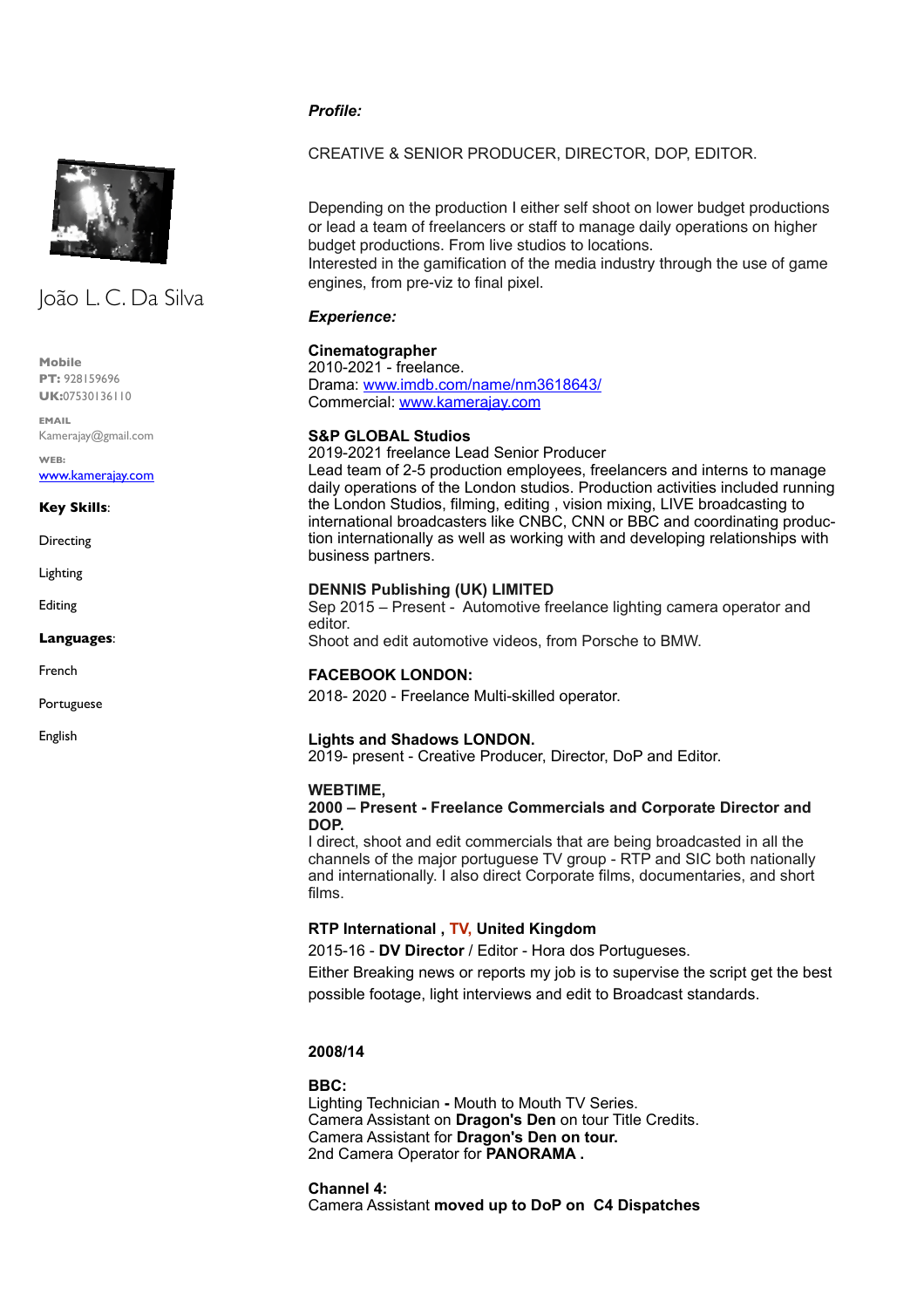

**Mobile PT:** 928159696 **UK:**07530136110

**EMAIL** Kamerajay@gmail.com

**WEB:** [www.kamerajay.com](http://www.kamerajay.com/)

**Key Skills**:

**Directing** 

Lighting

Editing

#### **Languages**:

French

Portuguese

English

"Bankers" - DoP - Sean Nolan "Gang Rape" DoP - Tim Sutton - Wall to Wall - London

## **Technical Supervisor** Voxafrica TV

I Plan the technical aspects of a production, ensuring equipment is ready and technical checks are completed before production begins. I choose which camera is best for the job, assist with camera settings and lens choices. I Respond to equipment failure, fixing problems or finding workarounds.

I supervise all the internal production of the channel and meet with producers to ensure all shows meets the channel's broadcast quality requirements. I ask for changes or prevent broadcast if requirements are not met.

## 2000 to 2007

**Creative Director** of the video production house "kinematik produçoes audiovisuais lda"

**Cine-Videos Teacher** at E.S.S.R Artistic School.

**Commercials Director** - Webtime comunicação em TV - Portugal

**Commercials Editor** - Webtime comunicação em TV - Portugal

**TV Campaign Director -** Espaço t - Portugal

3rd AC on the feature film "O Xango de Baker Street" Cinematographer - 16mm short film "5 passos atras" Organization of the "Festivideo" international film festival organization. From 2000 to 2003.

## *Education:*

- **RED Camera course,** The post Factory, London
- **Foundation Trading Programme**, Academy of financial Trading.
- **MA with Distinction in Television Production**, U.C.F, UK
- **Documentary Directing** workshop, ARCHIDOC, FEMIS School Paris. january 2007
- **35mm cinematography** workshop, RESTART school in Lisbon Portugal, March 2004.
- **35mmcinematography** workshop, ARSCIPRO school in Paris France, September 2003.
- **35mm cinematography** workshop, International film and television workshops school in Maine - USA, September 2002.
- **Honours Degree in communication**, Mass-media option, by Polytechnic Institute of Coimbra - July 2000.
- **Bachelors Degree** in Audiovisual Communication Technologies by Polytechnic Institute of Porto, June 1996,
- Professional **Marketing and Advertising** course. 1993

#### *Awards:*

- **Best Cinematography** (HM) for feature film " winter Ridge" Queen Palm Film Festival, LA
- **Best Portuguese film** by A.I.P. Portuguese Society of Cinematographers, 2006 "BOMB" - Director.
- **Nominated best West European fiction** at Amsterdam film festival 2006 "BOMB" - Director.
- Nominated for best fiction film at Festival Internacional de Paris 2006 "BOMB" - Director.